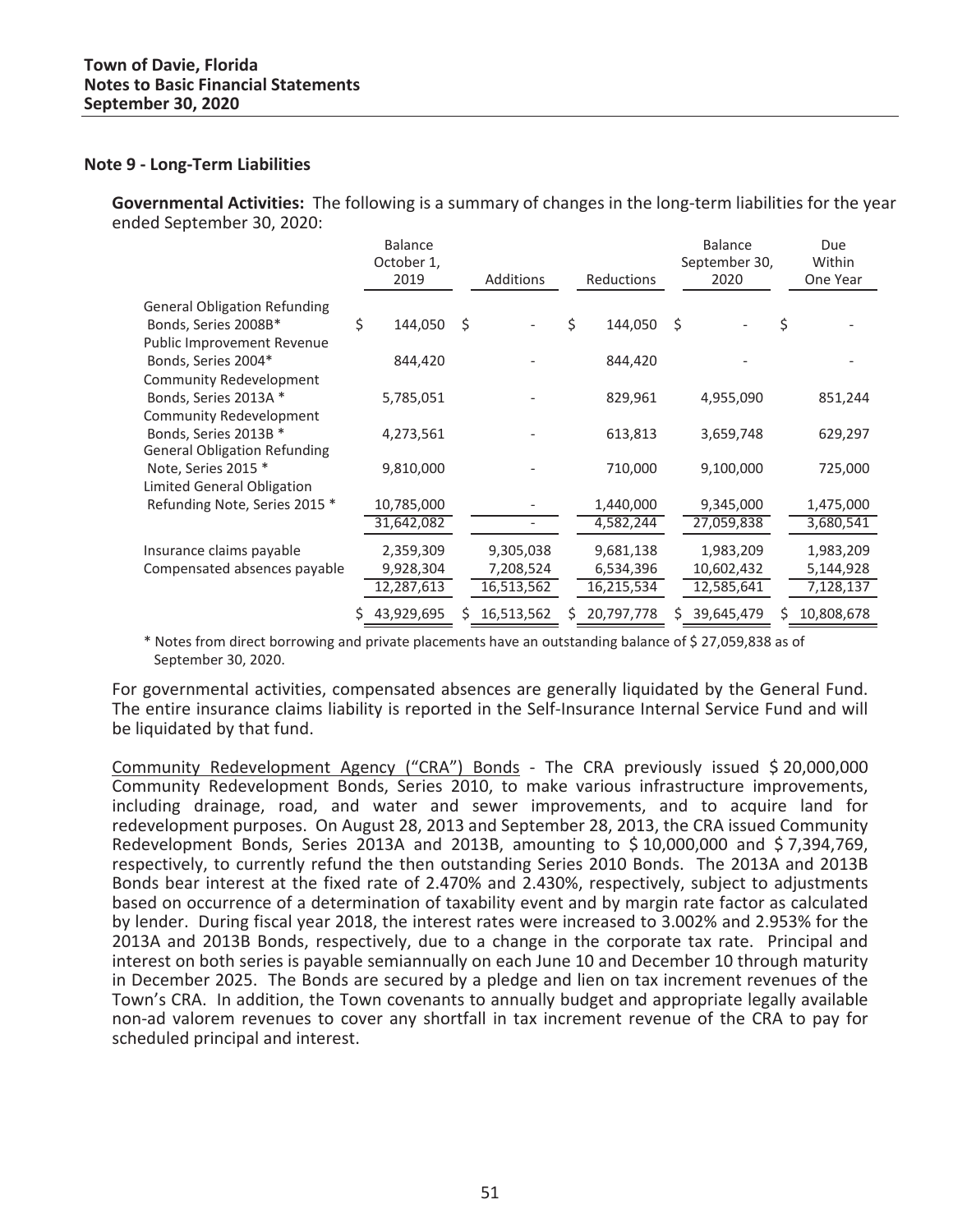Annual debt service requirements estimated to maturity for the Community Redevelopment Agency Bonds, Series 2013A are as follows:

| <b>Year Ending</b><br>September 30,  | Principal                                           |   | Interest                                         | Total                                                     |
|--------------------------------------|-----------------------------------------------------|---|--------------------------------------------------|-----------------------------------------------------------|
| 2021<br>2022<br>2023<br>2024<br>2025 | 851,244<br>872,696<br>894,688<br>917,104<br>940,344 | Ś | 144,400<br>118,329<br>91,600<br>64,355<br>36,110 | \$<br>995,644<br>991,025<br>986,288<br>981,459<br>976,454 |
| 2026                                 | 479,014                                             |   | 7,310                                            | 486,324                                                   |
| Total                                | 4,955,090                                           |   | 462,104                                          | 5,417,194                                                 |

 $\mathbb{R}^2$ Annual debt service requirements estimated to maturity for the Community Redevelopment Agency Bonds, Series 2013B are as follows:

| <b>Year Ending</b><br>September 30,          | Principal                                                      | Interest                                                 |   | Total                                                          |
|----------------------------------------------|----------------------------------------------------------------|----------------------------------------------------------|---|----------------------------------------------------------------|
| 2021<br>2022<br>2023<br>2024<br>2025<br>2026 | 629,297<br>644,897<br>660,883<br>677,172<br>694,053<br>353,446 | 104,920<br>85,960<br>66,530<br>46,733<br>26,217<br>5,306 | Ś | 734,217<br>730,857<br>727,413<br>723,905<br>720,270<br>358,752 |
| Total                                        | 3,659,748                                                      | 335,666                                                  |   | 3,995,414                                                      |

a la The outstanding CRA Series 2013A and 2013B arrangements discussed above include other financial provisions for events of defaults such as payment defaults, violation of covenants, insolvency, false representation, and failure to budget and appropriate. These events may increase the current interest rate to the lesser of 18% or the maximum lawful rate during the continuation of an event of default. The events may declare any unpaid principal and interest (acceleration of maturity) due immediately. The lender may also seek enforcement of and exercise all remedies available and allowed by law. These facilities are also subject to rate adjustments based on occurrence of a determination of taxability event by margin rate factor as calculated by lender. Prepayment fees/premiums may also apply.

\$ 12,465,000 General Obligation Refunding Note, Series 2015 - Previously, the Town issued \$ 12,465,000 of a General Obligation Refunding Note, Series 2015, maturing August 1, 2031, with a fixed interest rate of 2.59%, to refund the then outstanding General Obligation Bonds, Series 2006. The entire proceeds of the 2015 Note were applied to refund the principal balance of the 2006 Bonds; therefore, no proceeds were received by the issuer. The original bonds were issued in connection with constructing and furnishing fire and rescue facilities, and the procurement of certain equipment and technology, including the improvement of emergency management and terrorism preparedness. Interest is paid semiannually on each February 1 and August 1. Principal on the Note is paid annually commencing August 2016 through August 2031. Ad valorem tax revenues from the General Fund are pledged to repay this Note issue.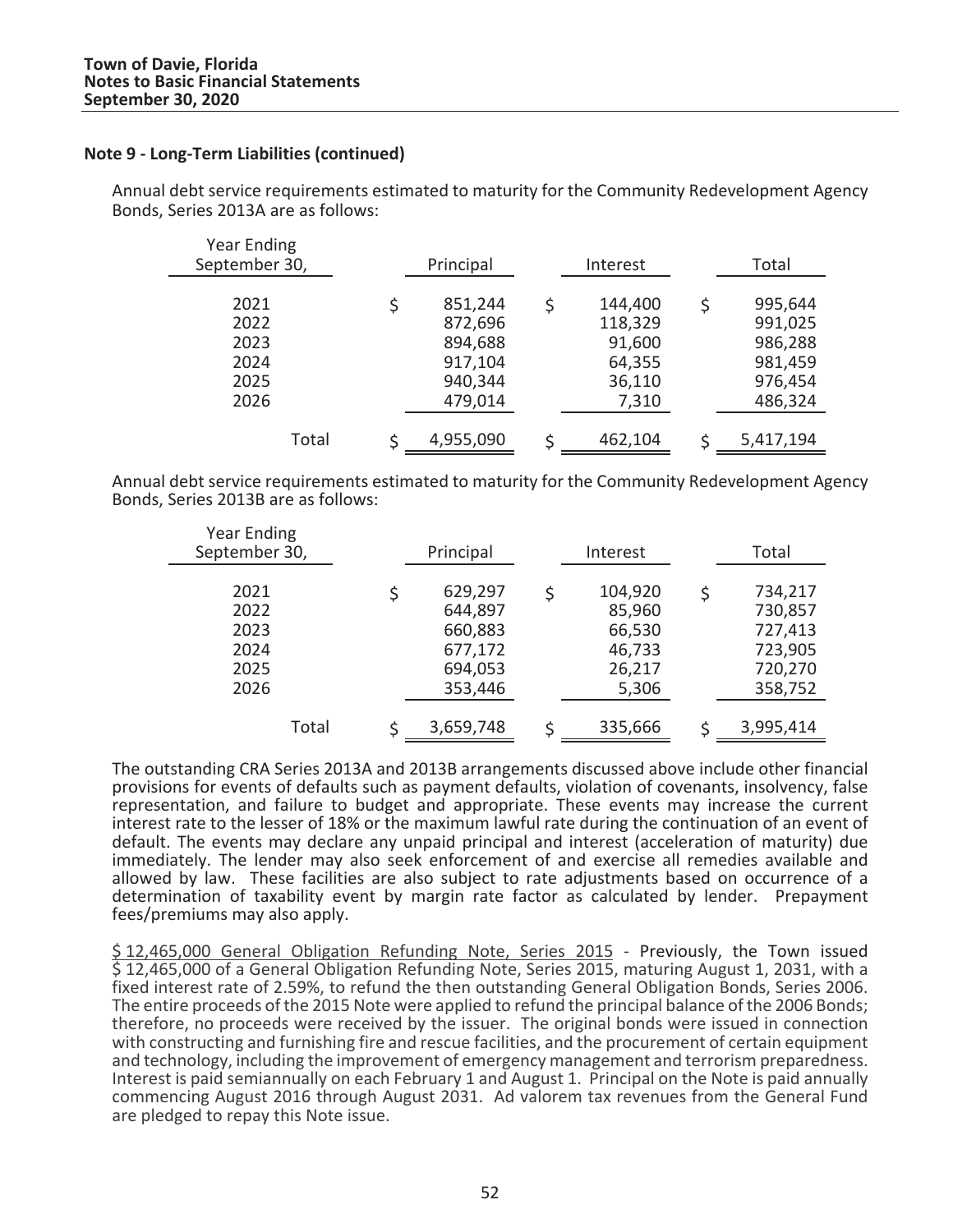Annual debt service requirements estimated to maturity for the General Obligation Refunding Note, Series 2015 are as follows:

| <b>Year Ending</b><br>September 30, | Principal     |   | Interest  |   | Total      |
|-------------------------------------|---------------|---|-----------|---|------------|
| 2021                                | \$<br>725,000 | Ś | 235,690   | Ś | 960,690    |
| 2022                                | 745,000       |   | 216,913   |   | 961,913    |
| 2023                                | 760,000       |   | 197,617   |   | 957,617    |
| 2024                                | 785,000       |   | 177,933   |   | 962,933    |
| 2025                                | 805,000       |   | 157,602   |   | 962,602    |
| 2026-2030                           | 4,340,000     |   | 464,517   |   | 4,804,517  |
| 2031                                | 940,000       |   | 24,346    |   | 964,346    |
|                                     |               |   |           |   |            |
| Total                               | 9,100,000     |   | 1,474,618 |   | 10,574,618 |

\$ 16,260,000 Limited General Obligation Refunding Note, Series 2015 – Previously, the Town issued \$ 16,260,000 of a Limited General Obligation Refunding Note, Series 2015, maturing August 1, 2026, with a fixed interest rate of 2.18%, to refund the then outstanding Limited General Obligation Bonds, Series 2006. The entire proceeds of the 2015 Note were applied to refund the principal balance of the 2006 Bonds; therefore, no proceeds were received by the issuer. The original bonds were issued in connection with acquiring land to protect the quality of water bodies, preserving and improving wildlife habitat and parks, and constructing and improving recreational areas. Interest is paid semiannually on each February 1 and August 1. Principal on the Note is paid annually commencing August 2016 through August 2026. Ad valorem tax revenues from the General Fund are pledged to repay this Note issue up to a tax limit of 0.38 mills per annum.

Annual debt service requirements estimated to maturity for the Limited General Obligation Refunding Note, Series 2015 are as follows:

| <b>Year Ending</b><br>September 30,          | Principal                                                                  |   | Interest                                                     |   | Total                                                                      |
|----------------------------------------------|----------------------------------------------------------------------------|---|--------------------------------------------------------------|---|----------------------------------------------------------------------------|
| 2021<br>2022<br>2023<br>2024<br>2025<br>2026 | 1,475,000<br>1,510,000<br>1,535,000<br>1,575,000<br>1,610,000<br>1,640,000 | ς | 203,721<br>171,566<br>138,648<br>105,185<br>70,850<br>35,752 | Ś | 1,678,721<br>1,681,566<br>1,673,648<br>1,680,185<br>1,680,850<br>1,675,752 |
| Total                                        | 9,345,000                                                                  |   | 725,722                                                      |   | 10,070,722                                                                 |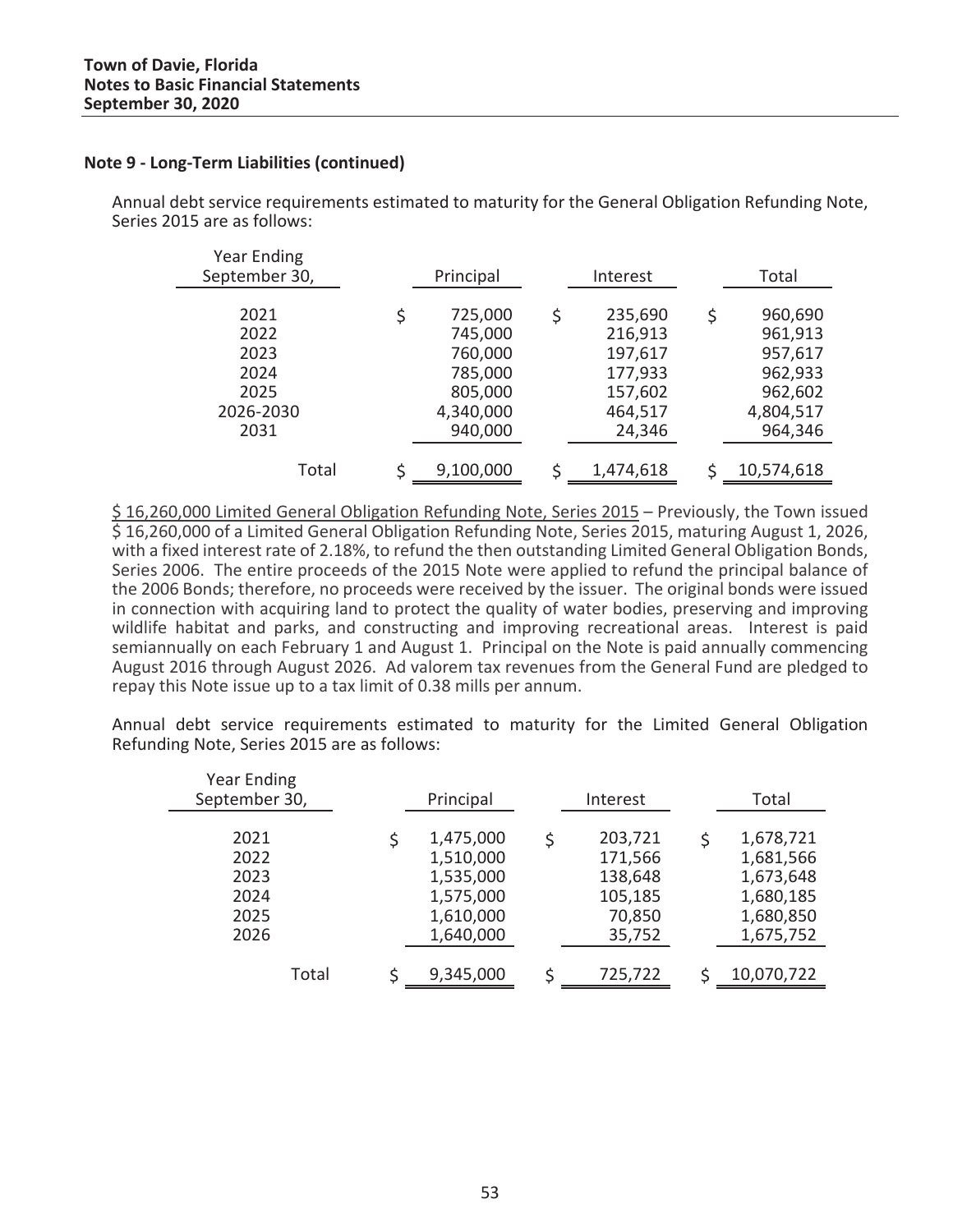The outstanding Series 2015 (both general and limited general obligation) arrangements discussed above include other financial provisions for events of defaults such as payment defaults, violation of covenants, insolvency, false representation, and the downgrade to certain ratings assigned by nationally recognized agencies. These events may result in a late charge on overdue payments of 6% (G.O. Series 2015); and may increase, during default, the current interest rates on these arrangements to the higher of the then prime rate or adjusted one-month LIBOR rate plus a spread ranging from 4% to 6%. The events may declare any unpaid principal and interest (acceleration of maturity) due immediately. The lenders may also seek enforcement of and exercise all remedies available to them and allowed by law. These facilities are also subject to rate adjustments based on occurrence of <sup>a</sup> determination of taxability event by margin rate factor as calculated by lenders. Prepayment fees/premiums may also apply.

The aggregate annual debt service estimated to maturity for the governmental activities debt is as follows:

| <b>Year Ending</b><br>September 30, | Principal              |   | Interest           |   | Total                  |
|-------------------------------------|------------------------|---|--------------------|---|------------------------|
| 2021<br>2022                        | 3,680,541              | Ś | 688,731            | S | 4,369,272              |
| 2023                                | 3,772,593<br>3,850,571 |   | 592,768<br>494,395 |   | 4,365,361<br>4,344,966 |
| 2024<br>2025                        | 3,954,276<br>4,049,397 |   | 394,206<br>290,779 |   | 4,348,482<br>4,340,176 |
| 2026-2030<br>2031                   | 6,812,460<br>940,000   |   | 512,885<br>24,346  |   | 7,325,345<br>964,346   |
| Total                               | 27,059,838             |   | 2,998,110          |   | 30,057,948             |

 $\sim$ **Business** - Type Activities: The following is a summary of changes in the long-term liabilities for the year ended September 30, 2020:

|                                |   | <b>Balance</b><br>October 1,<br>2019 |    | <b>Additions</b> |   | Reductions |    | <b>Balance</b><br>September 30,<br>2020 |    | Due<br>Within<br>One Year |
|--------------------------------|---|--------------------------------------|----|------------------|---|------------|----|-----------------------------------------|----|---------------------------|
| <b>Bonds Payable:</b>          |   |                                      |    |                  |   |            |    |                                         |    |                           |
| Water and Sewer Revenue        |   |                                      |    |                  |   |            |    |                                         |    |                           |
| Bonds, Series 2011             | Ś | 46,715,000                           | Ŝ. |                  | Ś | 44,905,000 | Ŝ. | 1,810,000                               | \$ | 555,000                   |
| Water and Sewer Revenue        |   |                                      |    |                  |   |            |    |                                         |    |                           |
| Bonds, Series 2012             |   | 27,235,000                           |    |                  |   | 210,000    |    | 27,025,000                              |    | 215,000                   |
| Water and Sewer Revenue        |   |                                      |    |                  |   |            |    |                                         |    |                           |
| Refunding Bonds, Series 2013 * |   | 5,325,000                            |    |                  |   | 1,925,000  |    | 3,400,000                               |    | 1,960,000                 |
| Water and Sewer Revenue        |   |                                      |    |                  |   |            |    |                                         |    |                           |
| Refunding Bonds, Series 2019 * |   | 49,915,000                           |    |                  |   |            |    | 49,915,000                              |    |                           |
| Water and Sewer Revenue        |   |                                      |    |                  |   |            |    |                                         |    |                           |
| Refunding Bonds, Series 2020   |   |                                      |    | 47,650,000       |   |            |    | 47,650,000                              |    |                           |
| State Revolving Fund Loan      |   |                                      |    |                  |   |            |    |                                         |    |                           |
| Program*                       |   | 3,239,006                            |    |                  |   | 198,556    |    | 3,040,450                               |    | 203,148                   |
| <b>Bond Premiums</b>           |   | 759,874                              |    |                  |   | 759,874    |    |                                         |    |                           |
| <b>Bond Discounts</b>          |   | (390,332)                            |    |                  |   | (16, 971)  |    | (373, 361)                              |    |                           |
|                                |   | 132,798,548                          |    | 47,650,000       |   | 47,981,459 |    | 132,467,089                             |    | 2,933,148                 |
| <b>Compensated Absences</b>    |   | 411,252                              |    | 382,536          |   | 267,336    |    | 526,452                                 |    | 314,183                   |
|                                | Ś | 133,209,800                          | S  | 48,032,536       | S | 48,248,795 | S  | 132,993,541                             | S  | 3,247,331                 |

\* Notes from direct borrowing and private placements have an outstanding balance of \$ 56,355,450 as of September 30, 2020.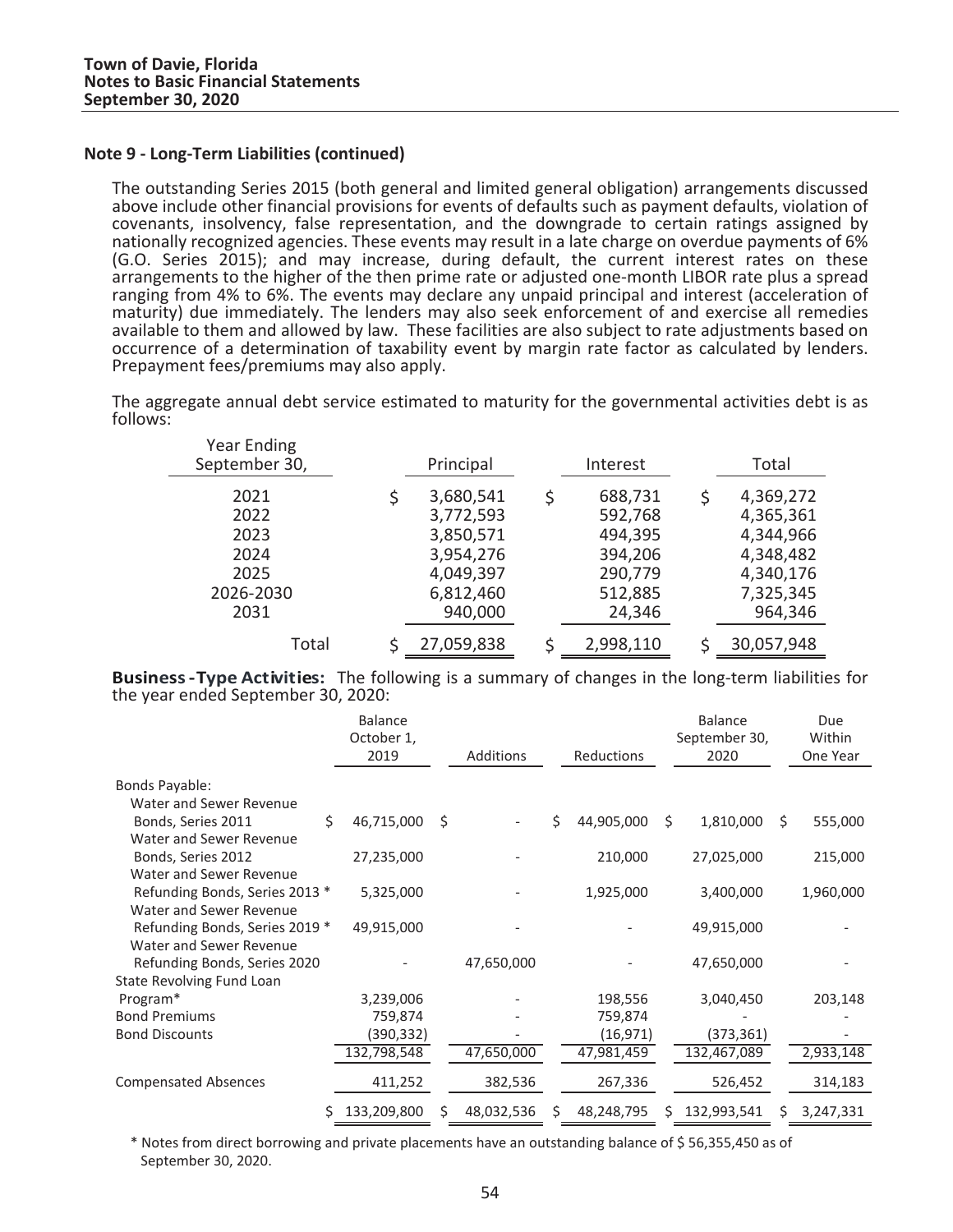\$ 49,930,000 Water and Sewer Revenue Bonds, Series 2011 - Previously, the Town issued \$ 49,930,000 Water and Sewer Revenue Bonds, Series 2011, originally to mature on October 1, 2041, with an interest rate ranging from 2.0% to 5.0%. The Bonds were issued in connection with the acquisition and construction of improvements to the Town's water and sewer system, and for paying the costs of issuance of the Bonds. Interest is payable semiannually on each April 1 and October 1.<br>Principal on the Bonds was to be paid annually commencing October 2012 through October 2041. During the year ended September 30, 2020, the Bonds were partially advanced refunded with the Water and Sewer Revenue Refunding Bonds, Series 2020. The 2011 Bond Indenture provides for a reserve insurance policy to be obtained in place of funding for the Debt Service Reserve Fund. At issuance, the Town obtained the required insurance policy and is in compliance with the reserve requirement.

Annual debt service requirements estimated to maturity for the Water and Sewer Revenue Bonds, Series 2011, are as follows:

| Year Ending<br>September 30, | Principal            | Interest         | Total                |
|------------------------------|----------------------|------------------|----------------------|
| 2021<br>2022                 | 555,000<br>1,255,000 | 45,975<br>18,825 | 600,975<br>1,273,825 |
| Total                        | 1,810,000            | 64,800           | 1,874,800            |

 $\mathbb{R}^n$ \$ 28,190,000 Water and Sewer Revenue Bonds, Series 2012 – Previously, the Town issued \$ 28,190,000 Water and Sewer Revenue Bonds, Series 2012, maturing October 1, 2042, with an interest rate ranging from 2.0% to 4.0%. The Bonds were issued in connection with the acquisition and construction of improvements to the Town's water and sewer system, and for paying the costs of issuance of the Bonds. Interest is payable semiannually on each April 1 and October 1. Principal on the Bonds is paid annually commencing October 2014 through October 2042. The Bond Indenture providesfor a reserve insurance policy to be obtained in place of funding for the Debt Service Reserve Fund. At issuance, the Town obtained the required insurance policy and is in compliance with the reserve requirement.

Annual debt service requirements estimated to maturity for the Water and Sewer Revenue Bonds, Series 2012, are as follows:

| <b>Year Ending</b><br>September 30,                                         | Principal                                                                                        | Interest                                                                                         | Total                                                                                                      |
|-----------------------------------------------------------------------------|--------------------------------------------------------------------------------------------------|--------------------------------------------------------------------------------------------------|------------------------------------------------------------------------------------------------------------|
| 2021<br>2022<br>2023<br>2024<br>2025<br>2026-2030<br>2031-2035<br>2036-2040 | \$<br>215,000<br>220,000<br>255,000<br>295,000<br>340,000<br>2,495,000<br>4,215,000<br>6,615,000 | \$<br>903,625<br>899,225<br>893,806<br>886,800<br>878,300<br>4,148,200<br>3,607,514<br>2,668,225 | \$<br>1,118,625<br>1,119,225<br>1,148,806<br>1,181,800<br>1,218,300<br>6,643,200<br>7,822,514<br>9,283,225 |
| 2041-2043<br>Subtotal                                                       | 12,375,000<br>27,025,000                                                                         | \$<br>683,900<br>15,569,595                                                                      | \$<br>13,058,900<br>42,594,595                                                                             |
| Less: unamortized<br>discount                                               | (373,361)                                                                                        |                                                                                                  |                                                                                                            |
| Total                                                                       | \$<br>26,651,639                                                                                 |                                                                                                  |                                                                                                            |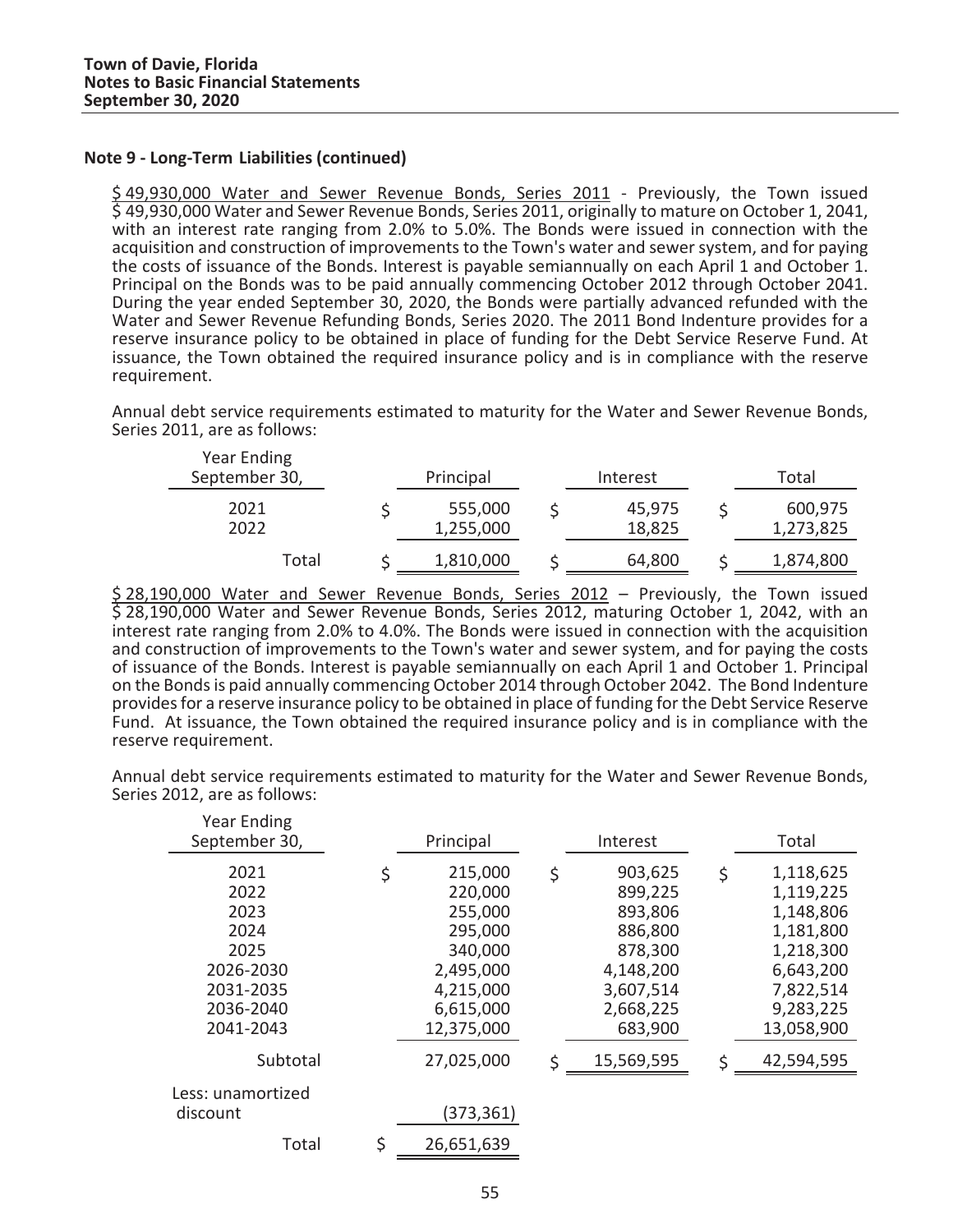\$ 14,405,000 Water and Sewer Revenue Refunding Bonds, Series 2013 – Previously, the Town issued \$ 14,405,000 of Water and Sewer Revenue Refunding Bonds, Series 2013, to refund the then outstanding Series 2003 Bonds, with a fixed rate of 1.93%, subject to adjustments based on occurrence of a determination of taxability event and by margin rate factor as calculated by lender. During fiscal year 2018, the interest rate was increased to 2.08% due to a change in the corporate tax rate. The gross proceeds of the 2013 issuance were deposited in an irrevocable trust with an escrow agent to provide for the cost of issuance, the establishment of a debt service reserve fund and the required debt service payment on the call date of October 2013. Interest on the Series 2013 Bonds is paid semi-annually on each April 1 and October 1. Principal on the Series 2013 Bonds is paid annually commencing October 2014 through October 2021.

Annual debt service requirements estimated to maturity for the Water and Sewer Revenue Refunding Bonds, Series 2013, are as follows:

| Year Ending<br>September 30, | Principal              |  | Interest         | Total                  |  |  |
|------------------------------|------------------------|--|------------------|------------------------|--|--|
| 2021<br>2022                 | 1,960,000<br>1,440,000 |  | 50,302<br>14,966 | 2,010,302<br>1,454,966 |  |  |
| Total                        | 3,400,000              |  | 65,268           | 3,465,268              |  |  |

\$ 49,915,000 Water and Sewer Revenue Refunding Bonds, Series 2019 - Previously, the Town issued \$ 49,915,000 of Water and Sewer Revenue Refunding Bonds, Series 2019, to refund the then outstanding Series 2010 Bonds, with a fixed rate of 2.76%, subject to adjustment based on occurrence of a determination of taxability event and by margin rate factor or calculated by lender. The gross proceeds from the 2019 issuance were deposited in an irrevocable trust with an escrow agent to provide for the cost of issuance, the establishment of a debt service reserve fund, and the required debt service payments on the call date of October 2020, at which time the entire principal balance was redeemed. Interest on the Series 2019 Bonds is paid semi-annually on each April 1 and October 1. Principal on the Series 2019 Bonds is paid annually commencing October 2021 through October 2040.

Annual debt service requirements estimated to maturity for the Water and Sewer Revenue Refunding Bonds, Series 2019, are as follows:

| Year Ending<br>September 30,                                                        | Principal                                                                                               | Interest                                                                                                             |   | Total                                                                                                                |
|-------------------------------------------------------------------------------------|---------------------------------------------------------------------------------------------------------|----------------------------------------------------------------------------------------------------------------------|---|----------------------------------------------------------------------------------------------------------------------|
| 2021<br>2022<br>2023<br>2024<br>2025<br>2026-2030<br>2031-2035<br>2036-2040<br>2041 | 1,000,000<br>1,995,000<br>2,050,000<br>2,105,000<br>11,420,000<br>13,090,000<br>15,000,000<br>3,255,000 | \$<br>1,377,654<br>1,363,854<br>1,322,523<br>1,266,702<br>1,209,363<br>5,130,840<br>3,441,858<br>1,506,684<br>44,919 | Ś | 1,377,654<br>2,363,854<br>3,317,523<br>3,316,702<br>3,314,363<br>16,550,840<br>16,531,858<br>16,506,684<br>3,299,919 |
| Total                                                                               | 49,915,000                                                                                              | 16,664,397                                                                                                           | ς | 66,579,397                                                                                                           |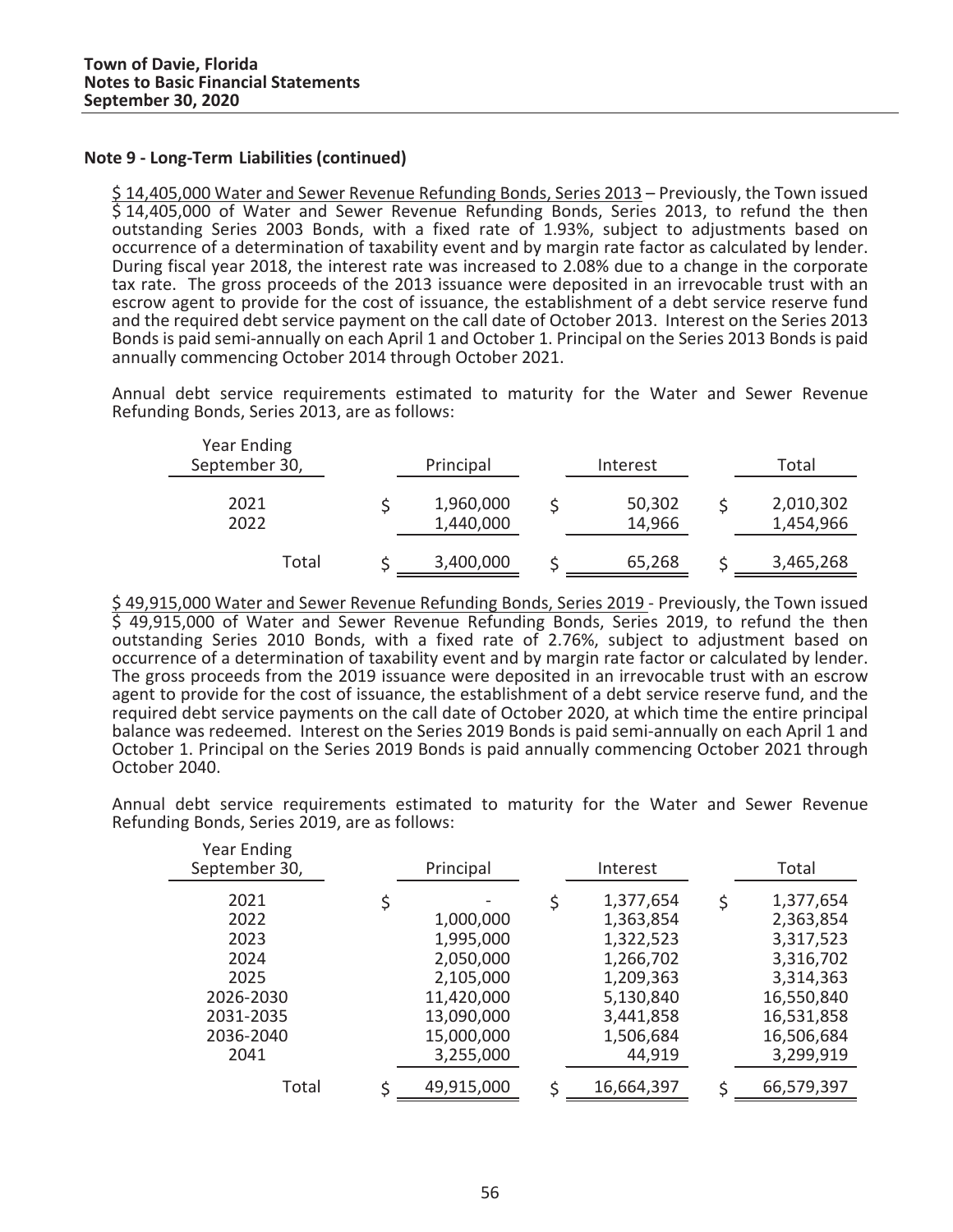Year Ending

\$ 47,650,000 Water and Sewer Revenue Refunding Bonds, Series 2020 - Previously, the Town issued \$ 49,930,000 Water and Sewer Revenue Bonds, Series 2011, maturing October 1, 2041, which were issued in connection with the acquisition and construction of improvements to the Town's water and sewer system, and for paying the costs of issuance of the Bonds.

On June 23, 2020, the Town issued \$ 47,650,000 of Water and Sewer Revenue Refunding Bonds, Series 2020, with an interest rate ranging from 1.004% to 3.111%, for the primary purpose of refunding on an advance basis a significant portion of the then outstanding Series 2011 Bonds. The gross proceeds from the Series 2020 issuance, along with other funds of the Town, were deposited in an irrevocable trust with an escrow agent to provide for the cost of issuance and the required debt service payments through the redemption (call) date of October 1, 2021, at which time the principal balance of \$ 44,365,000 will be defeased. As a result of this transaction, the Series 2011 Bonds scheduled maturities from October 1, 2022 through October 1, 2041 are considered legally defeased and the liability for those Bonds has been removed from the statement of net position. The scheduled maturities from October 1, 2020 and October 1, 2021 remain outstanding and payable by the Town (principal outstanding is  $\frac{2}{5}$  555,000 and  $\frac{2}{5}$  1,255,000, respectively.)

The reacquisition price exceeded the net carrying amount of the old debt by approximately \$ 2.4 million. This amount is reported on the statement of net position as deferred outflows of resources and is amortized in a systematic and rational manner over the shorter of the life of the old bond or new bond. The Town advance refunded by way of taxable bond issue, the Water and Sewer Revenue Bonds, Series 2011 to reduce its total debt service payments over the next twenty-two years by approximately \$ 10,140,000 and to obtain an economic gain (difference between the present values of the debt service payments on the old and new debt, net of Town's contribution) of approximately \$ 7,694,000.The Town has obtained the required insurance policy and is in compliance with the reserve requirement.

Interest on the Series 2020 Bonds is paid semi-annually on each April 1 and October 1. Principal on the Series 2020 Bonds is paid annually commencing October 2021 through October 2041.

Annual debt service requirements estimated to maturity for the Water and Sewer Revenue Refunding Bonds, Series 2020, are as follows:

| rear Ending<br>September 30,                                   | Principal                                                                       | Interest                                                                                    |    | Total                                                                                   |
|----------------------------------------------------------------|---------------------------------------------------------------------------------|---------------------------------------------------------------------------------------------|----|-----------------------------------------------------------------------------------------|
| 2021<br>2022<br>2023<br>2024<br>2025<br>2026-2030<br>2031-2035 | \$<br>490,000<br>1,790,000<br>1,810,000<br>1,835,000<br>9,640,000<br>10,775,000 | \$<br>918,007<br>1,186,326<br>1,174,164<br>1,153,276<br>1,128,291<br>5,130,692<br>3,971,352 | \$ | 918,007<br>1,676,326<br>2,964,164<br>2,963,276<br>2,963,291<br>14,770,692<br>14,746,352 |
| 2036-2040<br>2041-2042                                         | 12,315,000<br>8,995,000                                                         | 2,374,811<br>335,911                                                                        |    | 14,689,811<br>9,330,911                                                                 |
| Total                                                          | 47,650,000                                                                      | 17,372,830                                                                                  | Ś  | 65,022,830                                                                              |

a la The Series 2011, 2012, 2013, 2019 and 2020 Bonds were issued in parity as to the lien of the pledged revenues.The Water and Sewer Bonds are payable from the pledged net revenues derived from the Town's water and sewer system and proceeds from contribution charges received by the Town in connection with the system.

The Town is subject to certain rate covenants outlined in the Bond Indentures.The Bond Indentures contain certain other covenants related to the operation of the water and sewer fund, including the establishment of a renewal and replacement fund and capital replacement fund.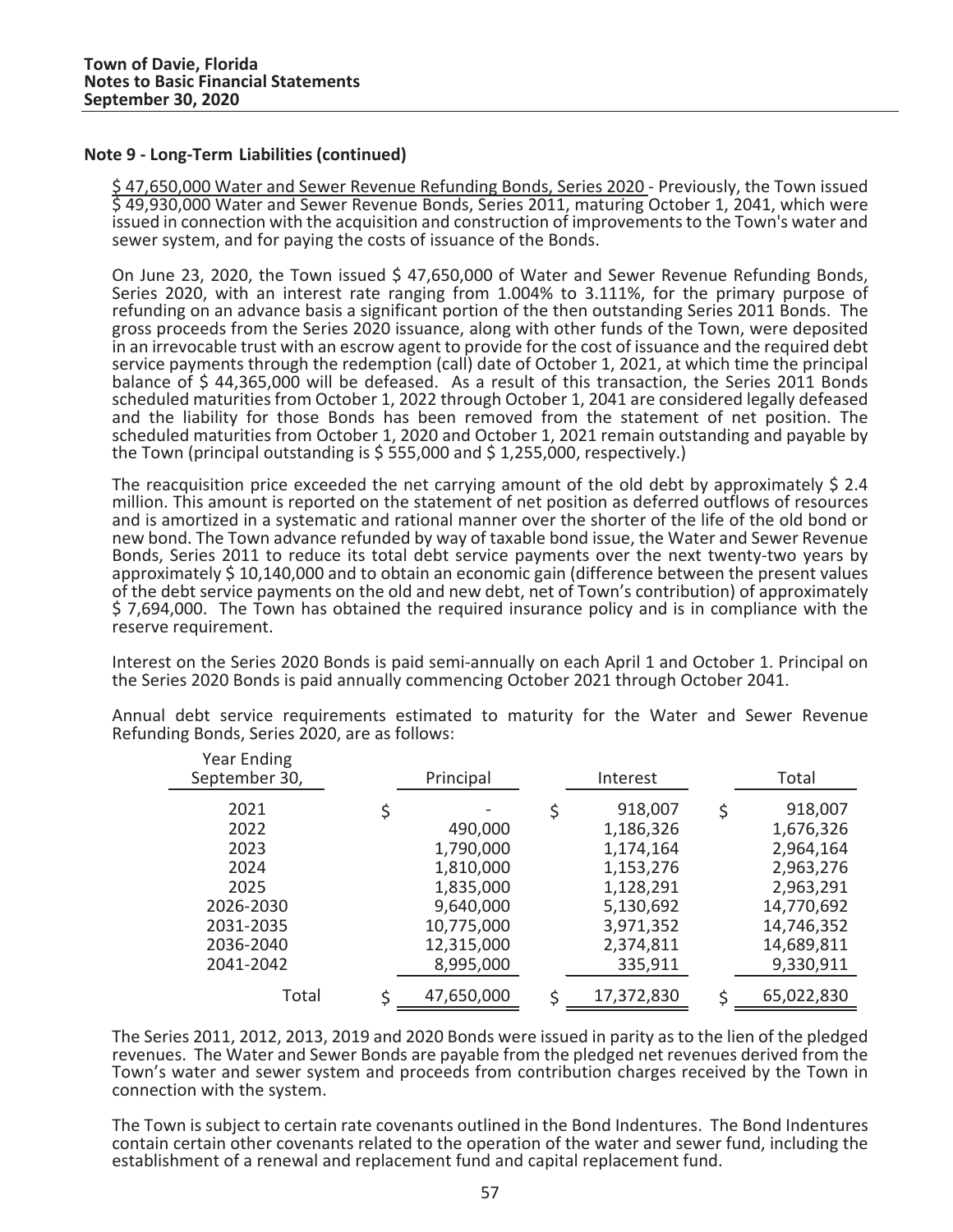The Series 2011 (unrefunded portion), 2012, 2013, 2019 and 2020 arrangements discussed above include other financial provisions for events of defaults as failure to make payment (principal and interest), inability to pay debts – bankruptcy, and violation of material covenants or conditions.<br>However, those violations of covenants or conditions that cannot be remedied within thirty days, shall not constitute an ev day period and is diligently pursuing such remedy. Events of defaults may declare any unpaid principal and interest (acceleration of maturity) due immediately; however, the Town may obtain consent of the holders of not less than fifty-one percent to not force or effect the acceleration of maturities provision. In general, upon occurrence and continuation of an event of default, the default rate is set at the lesser of prime rate plus 5% or the maximum rate permitted by law; or in the event that the consent described above is received, the default rate is then set at the lesser of 18% or the maximum rate permitted by law. Certain bonds may also be subject to rate adjustments based on occurrence of a determination of taxability event by margin rate factor as calculated by trustee/lender. Prepayment fees/premiums may also apply. The Series 2011, 2012 and 2020 scheduled payments of principal and interest when due are guaranteed under insurance policies issued concurrently with the delivery of each bond. The Series 2013 and 2019 have established debt service reserve accounts as required at issuance.

\$ 4,601,081 State Revolving Fund Loan - In April 2012, the Town entered into a revolving loan agreement with the State of Florida Department of Environmental Protection Clean Water State Revolving Fund Loan program to provide financing for the Town's Infiltration and Inflow Program and the Master Lift Station No. 8 and Force Main project. The loan is collateralized by a pledge on the revenues from the Town's Water and Sewer System, after payment of operation and maintenance expenditures and satisfaction of all senior revenue obligations.This facility is in junior position to the Water and Sewer Revenue Bonds of the Town. The Town borrowed \$ 4,601,081, including capitalized interest and service fee charges of \$ 17,594 and \$ 89,872, respectively. Semiannual payments are due on each September 15<sup>th</sup> and March 15<sup>th</sup>. As of September 30, 2016, the project was deemed completed; therefore, the amortization schedule was finalized, requiring semiannual installments of \$135,959, including interest at a fixed rate of 2.30%.

|              |                                   | Total              |  |  |
|--------------|-----------------------------------|--------------------|--|--|
| 203,148<br>Ś | 68,770<br>Ś                       | 271,918<br>271,918 |  |  |
| 212,655      | 59,263                            | 271,918            |  |  |
| 217,574      | 54,344                            | 271,918            |  |  |
| 222,607      | 49,311                            | 271,918            |  |  |
|              | 166,888                           | 1,359,590          |  |  |
| 783,917      | 33,354                            | 817,271            |  |  |
| ς            | 496,001                           | 3,536,451          |  |  |
|              | 207,847<br>1,192,702<br>3,040,450 | 64,071             |  |  |

Annual debt service requirements estimated to maturity for the State Revolving Fund Loan, are as follows:

and a The State Revolving Fund Loan arrangement discussed above include other financial provisions for events of defaults such as failure to make monthly deposits and semiannual loan payments, violation of covenants or actions required by the arrangement with such failure continuing for a period of sixty days after written notice, insolvency-bankruptcy, and false representations. Non-payment may result in acceleration of the repayment schedule or increasing the financing rate on the unpaid principal balance to as much as 1.667 times the financing rate. The lender may also seek enforcement of and exercise all remedies available and allowed by law.